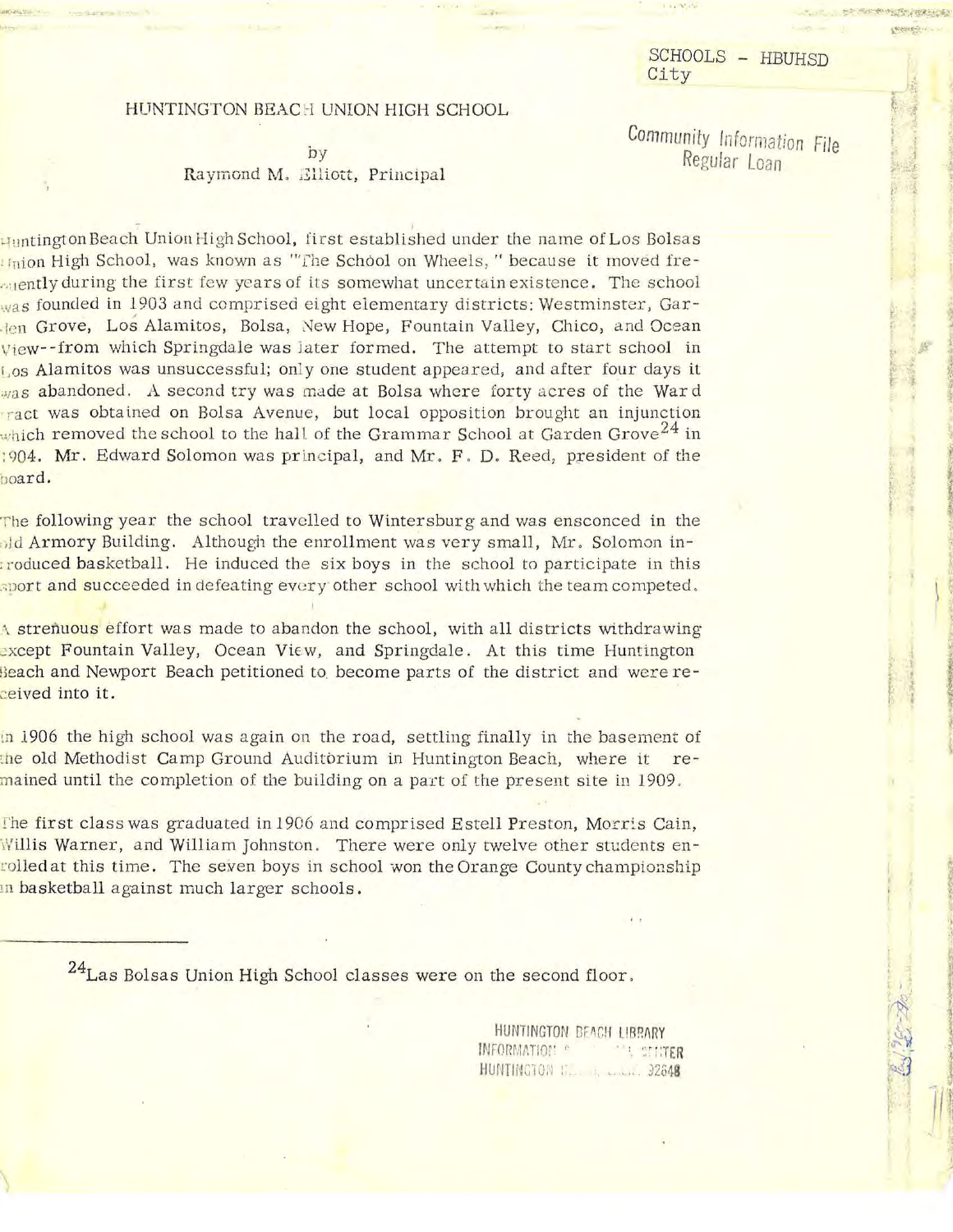These years of formation were scarred by almost continuous local struggles Bonds were voted for a school building over and over again, and as often declared illegal. Through the assistance of State Senator Anderson, a law was passed per. mitting the change of name to Huntington Beach Union High School. The Huntington Beach Company offered the trustees the choice of three sites and a new builder was erected on North Main Street and Union Avenue. The cornerstone was late 1908 and in the fall of the following year, the faculty and students moved in.

The high school won its first debating championship in 1910 and held a high  $p_{\text{min}}$ tion in forensic activities for a number of years. Beatrice McKenney, '10, the editor of the first yearbook, The Cauldron. The book was printed by the Hear ington Beach News, under Louis Paul Hart, editor.

From 1911 to 1914 there was an average of fifteen seniors graduating each year. and the average attendance grew to more than one hundred. By 1916 the grader ing class had doubled.

During the turbulent years from 1906 to 1910, Mr. H. G. Steans served as press cipal. He was followed by Mr. Arthur E. Paine who served for seven years, to tr succeeded by Mr. Verne Brown, who, the following year, was replaced by M. E. L. Mitchell. A year later, in 1919, Mr. McClelland G. Jones succeeded to the principalship which he held until 1945, an unparalleled record of 26 years. present principal-superintendent, Raymond M. Elliott, came as a teacher of matter ematics in 1923 and served as Mr. Jones' vice-principal for 14 years before the ing the helm in 1945.

Not only was the passage of \$35,000 in bonds to build a new plant a source of co. tention within the district, but the purchase of a two-ton truck to serve as a comveyance to transport students to and from school almost brought the demise of the high school in 1912. More unfavorable criticism was engendered from this active of the Board than from any action taken for a long time. But the new bus made possible for students living in the Westminster area to come to high school, Westminster came back into the fold. The bus also met electric cars from  $N \rightarrow$ port Beach and Balboa. Nearly 75 students were thus transported and the schools enrollment increased by that much. In 1921 oil was discovered in Huntington is and the financial worries of the young school were correspondingly eased. school has had a continuous growth it its present enrollment of 1223 and a teacher ing staff of 61. The 1908 building was replaced in 1926 by one of the most attractional tive and complete high schools in California, a plant which withstood the 1911 earthquake without the slightest damage--a most unusual record.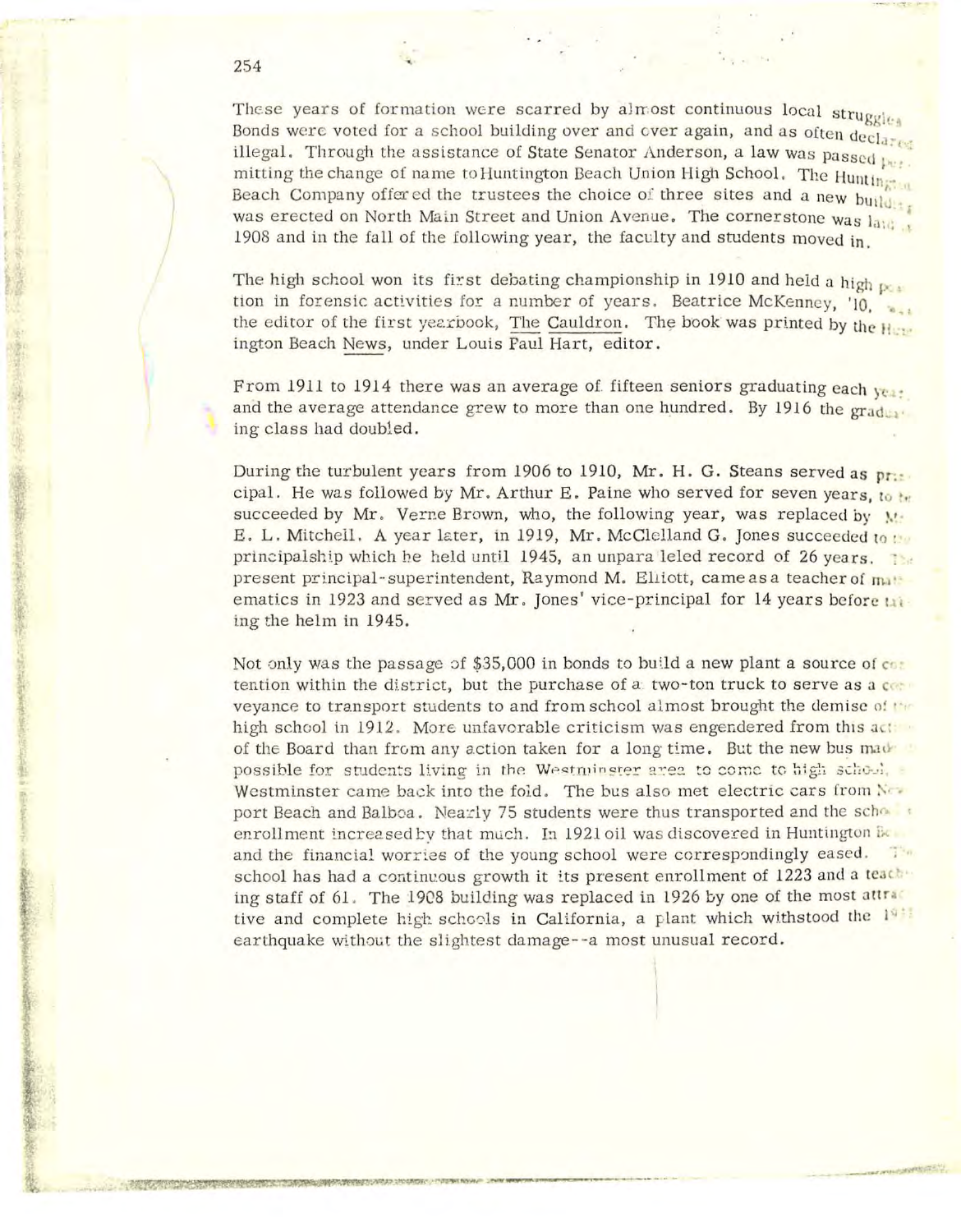Huntington Beach has had an outstanding athletic record. The basketball success started under its first principal. Mr. Edward Solomon, set the stage for the state. championship teams of 1910, 1911, and 1912, starring Leo, Leonard, and Locks lev Livernash, Arthur Worthy, Lewis Blodgett, William Newland, and Irwin Farrar. Scores of over 100 points per game were common, and all games were played out in the open, windswept courts. In recent years, the varsity teams coached by Lee Mossteller have been uniformly successful. In the last quarter century, this high school has been host to the two oldest and most famous athletic. events of the southwest; the Southern Counties Basketball Tournament, and the Southern Counties Track Meet. A number of world's records have been established here.

Among the earlier, well-known athletes were Boyden Hall and his brother, Walter A. Hall. The latter was the only athlete ever to have made his varsity letter at the University of Southern California for each of his four years in four major sports-football, baseball, basketball, and track. He also won the medium-weight and heavy-weight championships in wrestling. He later became head coach at Chaffey Union High School and was vice-principal there for many years.

The year 1922 was outstanding in track. The team, composed of "Bud" and "Milt" Nash, Charley Bickmore, Bill Kerr, Virgil Elliott, and Ross Nichols won successively the Orange League Meet, the California State Meet, and took second place in the National Meet in Chicago, Ray D. "Feet" Walker was the coach who inspired his handful of boys to their superhuman efforts. Dr. Walker, who died in 1954, donated a wonderful trophy to perpetuate the meet. Our annual Southern Counties Meet is ably handled by Harry M. Sheue and his staff in physical education. Mr. Sheue was awarded the Helms trophy in 1950 for the coach to have done most for boys' athletics over a twenty-five year period. He developed Eddie Morris into a national sprint champion, record holder in the 100- and 220-yard dashes.

In 1930 Huntington Beach won the league championships in football in varsity and **Class B competition.** Again, in 1946 the varsity won the Sunset League Cham  $\pm$ pionship and entered the C.I. F. play-offs. Defeating Chaffey at Ontario, the team met Loyola at Gilmore Stadium where it was defeated.

Credit for the settlement of the turbulence which marked the early years of this "School on Wheels" should go to Mr. M. G. Jones and his assistants who brought this community to a realization of the possibilities of education in the modern manner. In 1919 the enrollment was 264; in 1933 it had grown to 637. At the present time the school provides each of the 1223 boys and girls with opportunities in tune with their many interests and varied capabilities, developing good citizens while

**The products** 

 $\mathcal{G}^{\text{max}}_{\text{R}}$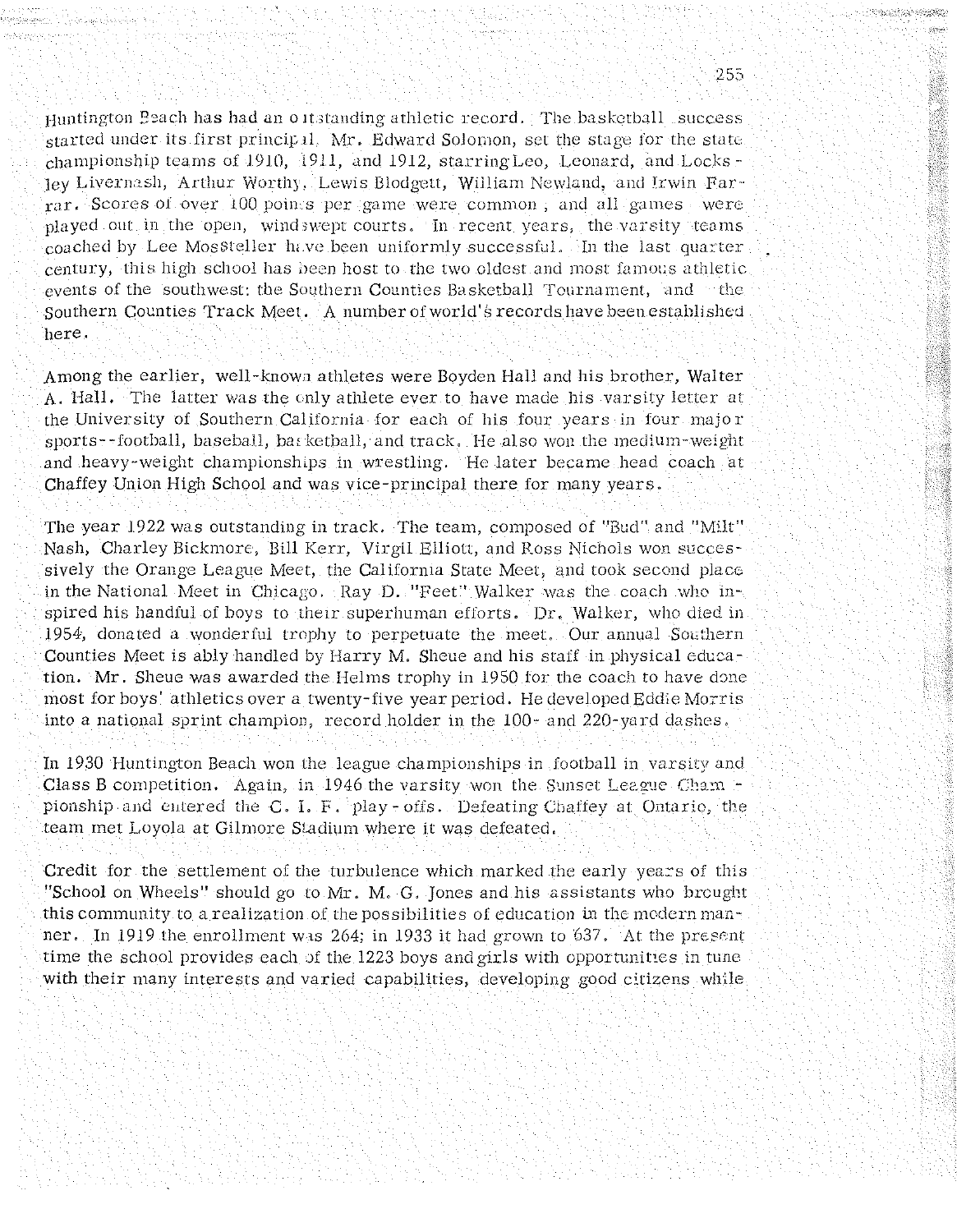directing each one into a life of usefulness and self-sufficiency. In the last thirty years the community has experienced several oil booms, during which attendance fluctuated markedly. The increased valuation of property has greatly benefited the entire school district. Students attending Huntington Beach High School have many advantages seldom attained elsewhere.

In 1931 a swimming pool was added to the facilities for recreation. Students and faculty were instrumental in the establishment of a municipally-owned golf course on adjacent property, recently enlarged to the full 18 holes. The adult recreation program of the school is closely coordinated with that of the city and its recreation center.

Outstanding courses are offered in the various industrial arts in a building that is noted for its conveniences and facilities as second to none in the state or nation. The course in automobile driver training developed here has been taken as the model for other high schools in California. Students are given behind-the-wheel driver experience until each is competent to handle his own car. Classes in aeronautics, with actual flight experience, are becoming increasingly popular and useful in this age of air transportation. Boys and girls both are given training in homemaking and family living. The music department has long been noted for the excellence of its productions, and the two vocal teachers--Ruth Meyer Harlowand Margaret Squires--collaborated to write music and lyrics  $f(x)$  a full-length oper etta in three acts which has been accalimed by musicians as equal to the best. The new music and home-making buildings are among the best in California.

Huntington Beach Union High School is unusually well-equipped throughout. Each student in automobile mechanics has his own engine to work on. There are ample machines in woodworking, machine shop, welding and metal shop. The school  $owns$  considerable audio-visual equipment and owns or rents much material of this character for classroom use.

In 1951 the school plant was enlarged by the addition of a classroom building of twelve rooms. In this there is a visual education room and a study hall, in addition to classrooms. Bilateral lighting and the most modern light control system was incorporated. Other recent additions include a drive-in-and-out bus garage with capacity for 15 large buses, a far-cry from the two-ton truck of 1912 which almost wrecked the school district; a snack bar where a variety .of refreshments and food may be obtained at luncheon time and during games; and a second heating plant.